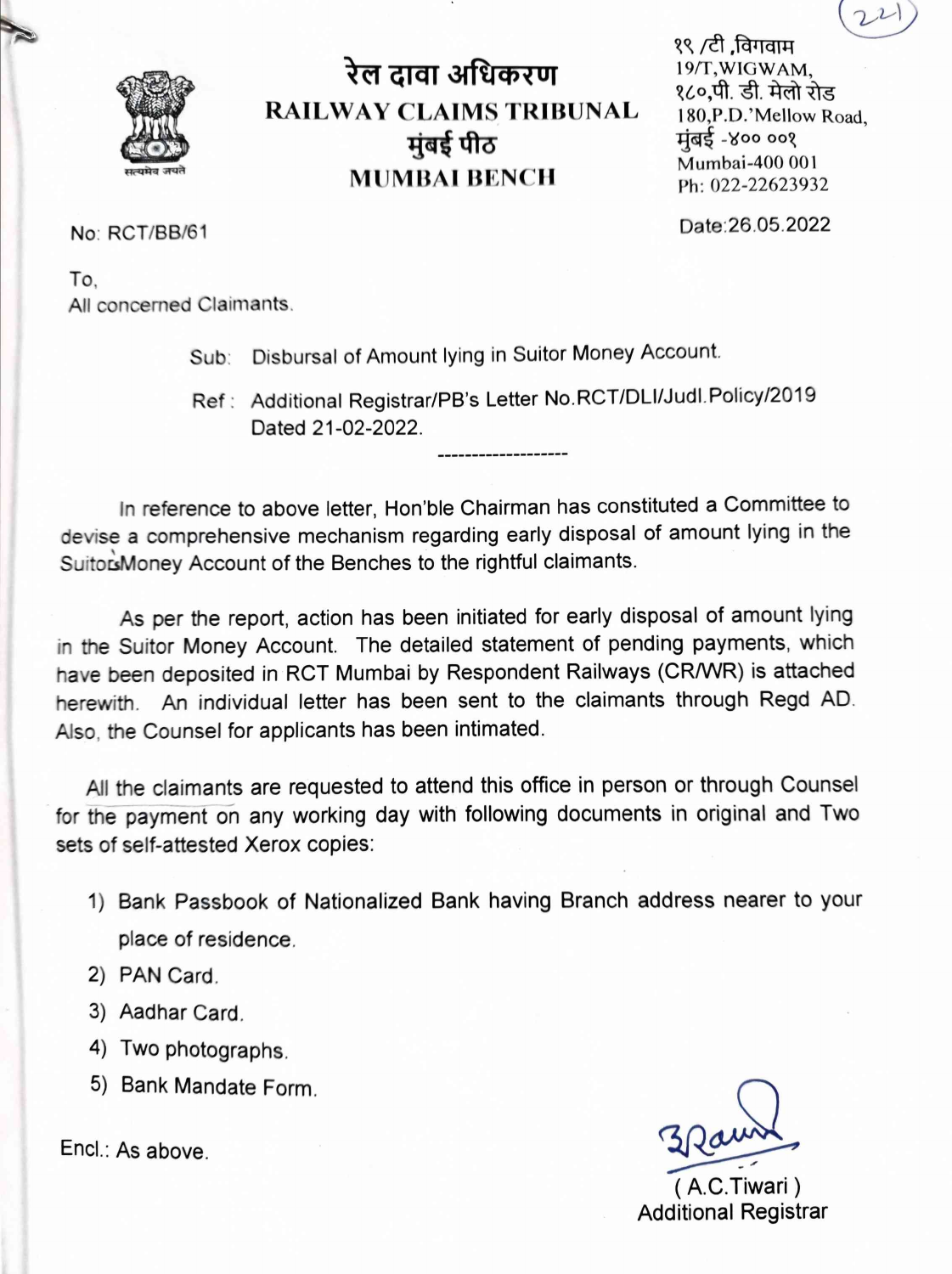| S.<br>No. | Case No.     | Date of<br>Judgement | Name of the Applicant                      | Name of Claimant/Applicant whose<br>amount is despoited in RCT as per<br>judgement | Amount      | <b>Counsel for the</b><br><b>Applicant</b> | <b>Brief Description of Amount as per Jugement</b>                                                                                                                                                                                                                                                              |
|-----------|--------------|----------------------|--------------------------------------------|------------------------------------------------------------------------------------|-------------|--------------------------------------------|-----------------------------------------------------------------------------------------------------------------------------------------------------------------------------------------------------------------------------------------------------------------------------------------------------------------|
| 1         | OA 2012 1171 | 07-11-2014           | Hirabai N. Bhil & Ors                      | Applicant No.4<br>Baby Ranibai Nimba Bhil                                          | 51,167.00   | Deepak V.<br>Sadvilkar                     | For remaining 2 daughters Ranibai and<br>Sunanada Rs.50,000/-each, the amount (total =<br>Rs.1,00,000/-) will be retained in RCT/Mumbai<br>for 2 years. Their relationship proof is to be<br>provided and then the amount will be released.<br>If not submitted in 2 years, the amount will go to<br>the widow. |
|           |              |                      |                                            | Applicant No.5<br>Baby Sunanda Nimba Bhil                                          | 51,167.00   |                                            |                                                                                                                                                                                                                                                                                                                 |
| 2         | OA 2012 873  | 17-12-2014           | Shubhangi S. Kadam<br>& Ors.               | <b>Applicant No.2</b><br>Smt.Shaileja Shantaram Kadam<br>(Mother of deceased)      | 45,819.00   | G.J.Mohan Rao                              | The amount of Smt. Shaileja Shantaram Kadam<br>(Mother of deceased) is still unpaid for the want<br>of ECS details. (MA/MCC/2016/0075 Order<br>Dt.14-06-2016)                                                                                                                                                   |
|           |              |                      |                                            | Father of Deceased                                                                 | 11,455.00   |                                            | No death certificate of father is filed, if death<br>certificate of father is produced by the applicant,<br>amount will go to mother.                                                                                                                                                                           |
| 3         | OA 2011 949  | 07-08-2014           | Parvati V. Prajapati &<br>Ors.             | Widow of Deceased                                                                  | 2,33,831.00 | C.K.Sable /<br>D.T.Ajgekar                 | Widow (Wife) of deceased has not been made<br>party to the above claim. An amount of<br>RS.2,00,000/- is retained in Railway Claims<br>Tribunal (RCT), Mumbai Bench, and shall be<br>released to widow of the deceased, whenever<br>she approaches RCT and prove relationship<br>with the deceased.             |
| 4         | OA 2010 933  | 02.09.2013           | Bharati Hari Krishna<br>Magar              | <b>Appicantl No.2</b><br>Ankit Hari Krishna Magar                                  | 1,17,819.00 | Kuldip Singh                               | Rs.1 lakh to be kept in deposit till proof is<br>tendered to the court of his having attained the<br>age of 18.                                                                                                                                                                                                 |
|           |              |                      |                                            | Applicant No.3<br>Aditya Hari Krishna Magar                                        | 1,17,819.00 |                                            | Rs.1 lakh to be kept in deposite and to be<br>released once his dependence is proved and<br>after he attains the age of 18 yrs.                                                                                                                                                                                 |
| 5         | OA 2012 624  | 27-02-2015           | Vimleshdevi Harendra<br>Prasad Shrivastava | <b>Applicant No.2</b><br>Jitendrakumar Harendra Prasad<br>Shrivastava              | 58,350.00   | Sumesha M.<br>Chaudhari                    | The amount awarded to three sons i.e.<br>Jitendrakumar, Rishendrakumar & Dhirendar<br>Kumar & daughter Minakshikumari, shall be<br>retained in RCT and given to them after they<br>produce relationship documents proof.                                                                                        |
|           |              |                      |                                            | Applicant No.3<br>Dhirendrakumar Harendra Prasad<br>Shrivastava                    | 58,351.00   |                                            |                                                                                                                                                                                                                                                                                                                 |
|           |              |                      |                                            | Applicant No.4<br>Rishendrakumar Harendra Prasad<br>Shrivastava                    | 58,351.00   |                                            |                                                                                                                                                                                                                                                                                                                 |
|           |              |                      |                                            | Applicant No.5<br>Minakshikumari Harendra Prasad<br>Shrivastava                    | 58,351.00   |                                            |                                                                                                                                                                                                                                                                                                                 |

## Statement of Amount lying in Suitor Money Account for Disbursement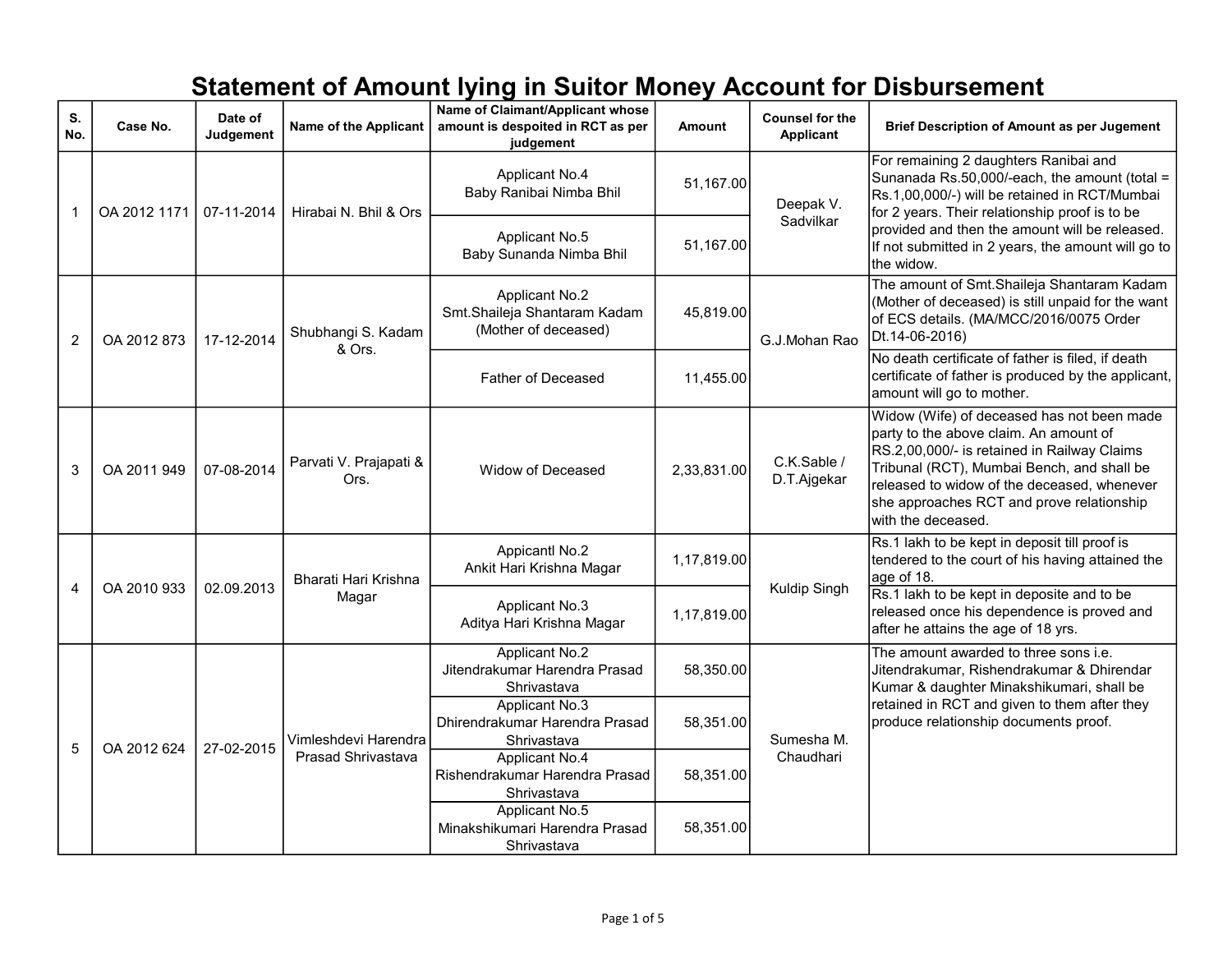| S.<br>No.      | Case No.    | Date of<br>Judgement | Name of the Applicant                  | Name of Claimant/Applicant whose<br>amount is despoited in RCT as per<br>judgement | Amount      | <b>Counsel for the</b><br>Applicant | <b>Brief Description of Amount as per Jugement</b>                                                                                                                                                                                                                                                                                                                             |
|----------------|-------------|----------------------|----------------------------------------|------------------------------------------------------------------------------------|-------------|-------------------------------------|--------------------------------------------------------------------------------------------------------------------------------------------------------------------------------------------------------------------------------------------------------------------------------------------------------------------------------------------------------------------------------|
| 6              | OA 2012 113 | 09-03-2015           | Babutai Arjun Devre<br>Rajput          | Babutai Arjun Devre Rajput<br>(Smt.Bhikubai Vedu Patil)                            | 1,18,658.00 | Vaneet khosal                       | The amount of Rs.1,00,000/- to be kept in RCT/<br>Mumbai as per judgement.<br>MA/MCC/2016/0049 Order dt.23.06.2016<br>Rs.100,000/- be given to Smt. Bhikubai Vedu<br>Patil, daughter of the deceased, who was not a<br>party in the Claim petition but is the legal heir of<br>the deceased.                                                                                   |
| $\overline{7}$ | OA 2010 134 | 13-02-2015           | Narbheram Veerji<br>Wadwai             | Applicant No.3<br>Naina Bhavesh Wadwai<br>(Widow of the deceased)                  | 1,27,385.00 | Kuldip Singh                        | The alleged wife's share of Rs.1,00,000/- will be<br>retained in RCT/Mumbai and the same will be<br>given to her when she produces the relationship<br>proof/ documents.                                                                                                                                                                                                       |
| 8              | OA 2011 637 | 17-12-2014           | Nana Dattatray<br>Bendre               | Appilcant No.3<br>Seema Rajendra Bendre<br>(Wife of Deceased).                     | 2,40,110.00 | G.J.Mohan Rao                       | The Wife's share of Rs.2,00,000/- is retained in<br>Railway Claims Tribunal (RCT), Mumbai Bench,<br>and shall be released to wife of the deceased,<br>whenever she approaches RCT with proof of her<br>relationship with the deceased.                                                                                                                                         |
|                |             |                      |                                        | <b>Father of Deceased</b>                                                          | 6,315.00    | D.V.Sadavilkar                      | The amount of Rs.10,000/- in case the parents<br>are alive and in case the parents are not alive,<br>the amount should be released in favour of the<br>widow of deceased. EXA/2015/0016<br>dt.31.03.2016                                                                                                                                                                       |
| 9              | OA 2010 192 | 17-03-2015           | Manda @ Mandakini<br><b>Anant Naik</b> | Mother of Deceased                                                                 | 6,315.00    |                                     |                                                                                                                                                                                                                                                                                                                                                                                |
| 10             | OA 2010 622 | 20-04-2010           | Bhimabai Vasudev<br>Mhatre             | Wife of Deceased<br>Laxmi Chandrakant Bhoir                                        | 1,00,000.00 | Deepak Ajgekar                      | The amount of Rs.1,00,000/- awarded to Laxmi<br>Chandrakant Bhoir (wife of deceased) shall be<br>retained in RCT/ Mumbai for period of 2 years,<br>till the produces some proof of her relationship<br>with the deceased Ramchandra Vasudev<br>Mhatre or else this amount of Rs.1,00,000/-,<br>shall be released in favour of Bhimabai Vasudev<br>Mhatre (Mother of deceased). |
| 11             | OA 2011 249 | 19-10-2016           | <b>VIDYA BHANUDAS</b><br><b>SABLE</b>  | <b>VIDYA BHANUDAS SABLE</b>                                                        | 5,97,359.00 | Deepak Ajgekar                      | The Amount of compensation shall be disbursed<br>to the applicant. Only when proper dependency/<br>legal heir certificate is obtained from the<br>competent authority / proper forum and<br>produced before registry.                                                                                                                                                          |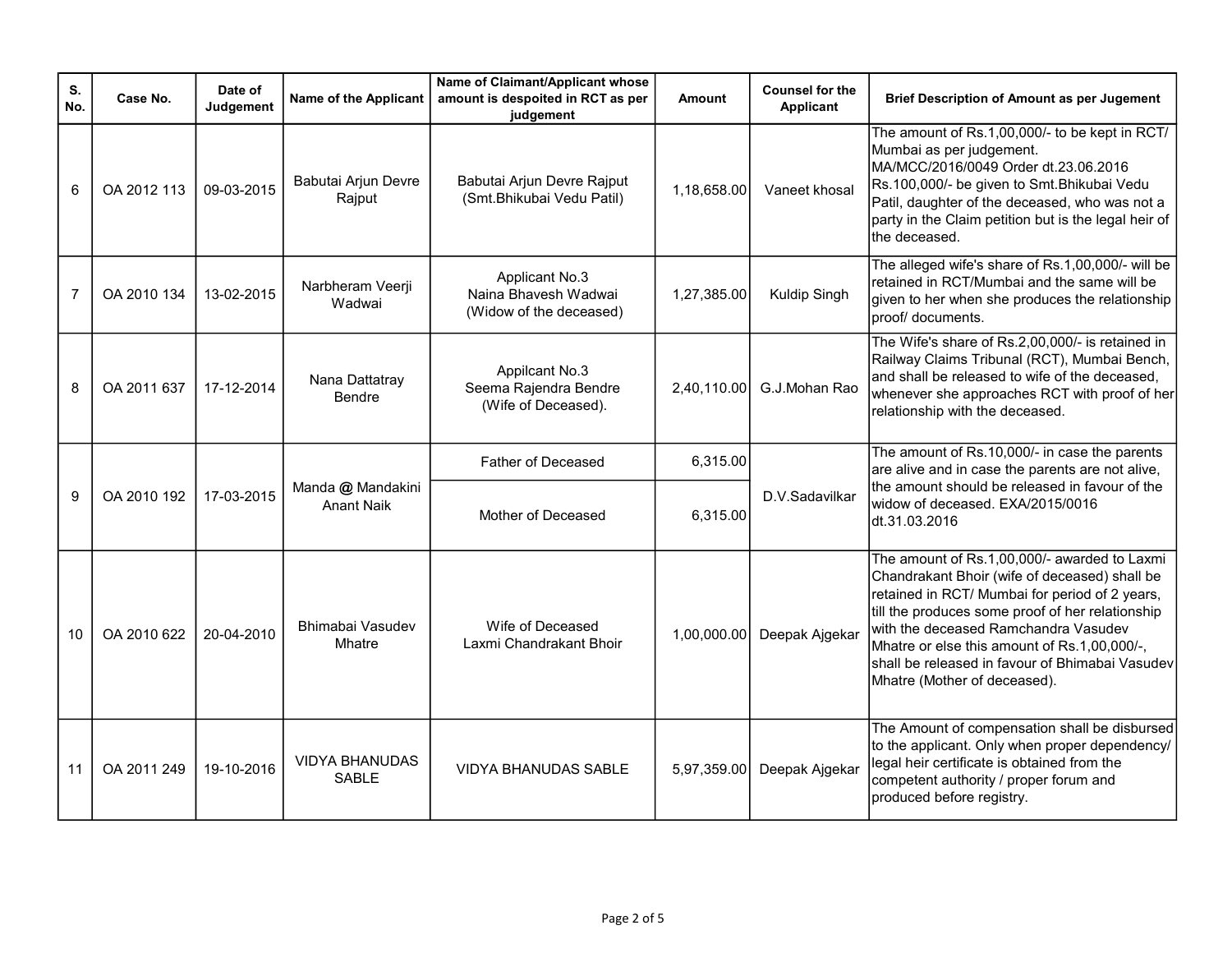| S.<br>No. | Case No.     | Date of<br>Judgement | Name of the Applicant                          | Name of Claimant/Applicant whose<br>amount is despoited in RCT as per<br>judgement | <b>Amount</b> | <b>Counsel for the</b><br>Applicant | <b>Brief Description of Amount as per Jugement</b>                                                                                                                                                                                                                                                                                                                                                                                                                                                                                              |               |                    |           |
|-----------|--------------|----------------------|------------------------------------------------|------------------------------------------------------------------------------------|---------------|-------------------------------------|-------------------------------------------------------------------------------------------------------------------------------------------------------------------------------------------------------------------------------------------------------------------------------------------------------------------------------------------------------------------------------------------------------------------------------------------------------------------------------------------------------------------------------------------------|---------------|--------------------|-----------|
| 12        | OA 2011 702  | 29-10-2016           | Rohini Ravindra<br>Kadam                       | <b>Applicant No.1</b><br>Rohini Ravindra Kadam                                     | 5,21,907.00   | <b>VANEET</b><br><b>KHOSLA</b>      | The discrepancies noticed in the documentary<br>evidence pertaining to the dependency of the<br>applicants on the deceased applicant are<br>required to file legal heir certificate from the<br>competent authority and submit befor the<br>Resistry for disbursement of the compensation<br>to the actual dependants of the deceased. The<br>applicants shall not be entitled to interest on the<br>compensation payble to them from today till the<br>date of compliance of producing the legal-heir<br>Certificate from the competent forum. |               |                    |           |
|           |              |                      |                                                | <b>Applicant No.2</b><br>Sumit Ravindra Kadam                                      |               |                                     |                                                                                                                                                                                                                                                                                                                                                                                                                                                                                                                                                 |               |                    |           |
|           |              |                      |                                                | Applicant No.3<br>Sumita Ravindra Kadam                                            |               |                                     |                                                                                                                                                                                                                                                                                                                                                                                                                                                                                                                                                 |               |                    |           |
|           |              |                      |                                                | <b>Applicant No.4</b><br>Rageeni Pramod Kamble                                     |               |                                     |                                                                                                                                                                                                                                                                                                                                                                                                                                                                                                                                                 |               |                    |           |
|           |              |                      |                                                | Applicant No.5<br>Shakuntala Ramchandra Kadam                                      |               |                                     |                                                                                                                                                                                                                                                                                                                                                                                                                                                                                                                                                 |               |                    |           |
| 13        | OA 2012 012  | 30-03-2015           | <b>ZEBUN KHATUN</b><br><b>IDRIS SHAIKH</b>     | <b>Father of Deceased</b>                                                          | 5.976.00      | A.G.SHAHARE                         | Father share is deposited in RCT Rs.5,000/-<br>If death certificate of father is filed, amount will<br>got to mother.<br>As per MA/MCC/2016/0103Order Dt.25-07-2016-<br>the payment of Rs.5,000/- which was awarded<br>to the father is still pending, since his bank<br>detailes of the father of the deceased have still<br>not been provided.                                                                                                                                                                                                |               |                    |           |
| 14        | OA 2009 1003 | 11.06.2014           | <b>SMT BHARTI</b><br><b>ANANDA</b><br>SONAWANE | Applicant No.3<br>Smt Yamunbai Narayan<br>Sonawane                                 | 31,757.00     | AM DAYAMA                           | As per MA/MCC/2016/0069 Order dt.13.06.2016<br>It was stated that mother of decesased &<br>Applicant No.3 in the case i.e. Smt. Yamunabai<br>Narayan Sonawane is not traceble since 2014<br>and her missing report has been lodged with<br>police on 15.12.2015. Awarded amount is<br>deposited in RCT.                                                                                                                                                                                                                                         |               |                    |           |
| 15        | OA 2012 081  | 31.03.2015           | Smt Rekha Bhupesh<br>Singh                     | <b>Father of Deceased</b>                                                          | 5,960.00      | V.K.<br>MAZGAONKAR                  | ECS details of parent has not been furnished<br>by the Applicant and it is for this reason the<br>payment to them could not be made.<br>MA/MCC/2016/0073 Order dt.17.06.2016                                                                                                                                                                                                                                                                                                                                                                    |               |                    |           |
|           |              |                      |                                                | Mother of Deceased                                                                 | 5,960.00      |                                     |                                                                                                                                                                                                                                                                                                                                                                                                                                                                                                                                                 |               |                    |           |
| 16        | OA 2011 809  | 02.03.2015           | KHALIDABI<br><b>MUSTAQKHAN</b>                 | Father of Deceased                                                                 | 12,089.00     | Alpaben J.                          | ECS details of parent has not been furnished<br>by the Applicant and it is for this reason the                                                                                                                                                                                                                                                                                                                                                                                                                                                  |               |                    |           |
|           |              |                      |                                                |                                                                                    |               |                                     |                                                                                                                                                                                                                                                                                                                                                                                                                                                                                                                                                 | <b>PATHAN</b> | Mother of Deceased | 12,089.00 |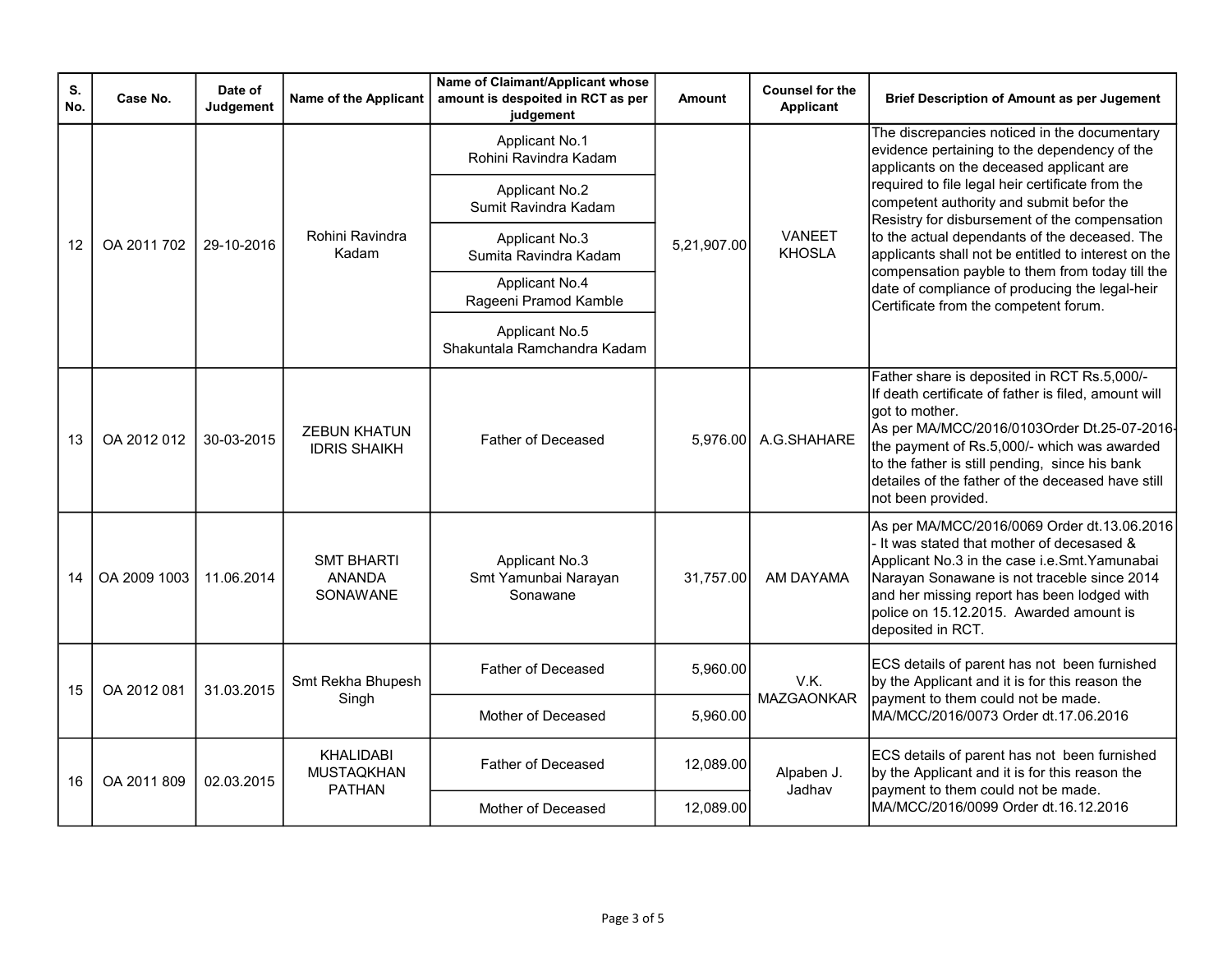| S.<br>No. | Case No.    | Date of<br>Judgement | Name of the Applicant       | Name of Claimant/Applicant whose<br>amount is despoited in RCT as per<br>judgement | Amount                           | <b>Counsel for the</b><br>Applicant                     | <b>Brief Description of Amount as per Jugement</b>                                                                                                                                                                                                                                |
|-----------|-------------|----------------------|-----------------------------|------------------------------------------------------------------------------------|----------------------------------|---------------------------------------------------------|-----------------------------------------------------------------------------------------------------------------------------------------------------------------------------------------------------------------------------------------------------------------------------------|
| 17        | OA 2012 280 | 22-11-2016           | Sanjay Arjun Koli           | Sanjay Arjun Koli                                                                  | 4,32,781.00                      | H Hussain                                               | Documents awaited from applicant.                                                                                                                                                                                                                                                 |
|           | OA 2012 330 |                      | Shamima Bibi Ehesen<br>Sekh | Applicant No.1<br>Smt.Shamima Bibi Ehesen Sekh<br>(Wife)                           |                                  | V.S.Chaugule                                            | Documents awaited from applicant.                                                                                                                                                                                                                                                 |
|           |             |                      |                             | <b>Applicant No.2</b><br>Master Falim Ehesen Sekh (Son)                            |                                  |                                                         |                                                                                                                                                                                                                                                                                   |
| 18        |             | 31-08-2016           |                             | Applicant No.3<br>Shri Ashamul Sukru Sekh (Father<br>of the deceased)              | 5,07,375.00                      |                                                         |                                                                                                                                                                                                                                                                                   |
|           |             |                      |                             | <b>Applicant No.4</b><br>Ahen Ashamul Sekh<br>(Mother of the deceased)             |                                  |                                                         |                                                                                                                                                                                                                                                                                   |
| 19        | OA 2009 763 | 22-04-2016           | Manju Rajesh<br>Pagdhare    | Mother of Deceased                                                                 | 1,00,000.00                      | Kuldip Singh                                            | Rs.1,00,000/- granted to the mother of<br>deceased shall be kept in Railway Claims<br>Tribunal till such time claimant appears before<br>RCT along with her proof of identity, which the<br>Tribunal shall release the amount after<br>examining her idenitify and relastionship. |
|           | OA 2013 846 | 22-07-2019           | Chandra Jawerilal<br>Chopra | <b>Applicant No.1</b><br>Chandra Jawerilal Chopra                                  | 7,20,000.00                      | <b>Kuldip Singh</b>                                     | Submitted incomplete documents. Compliance<br>is awaited from applicant.                                                                                                                                                                                                          |
| 20        |             |                      |                             | <b>Applicant No.2</b><br>Manoj Jaweilal Chopra                                     |                                  |                                                         |                                                                                                                                                                                                                                                                                   |
|           |             |                      |                             | Applicant No.3<br>Rahul Jawerilal Chopra                                           |                                  |                                                         |                                                                                                                                                                                                                                                                                   |
|           |             |                      |                             | <b>Applicant No.4</b><br>Vikhram Jawerilal Chopra                                  |                                  |                                                         |                                                                                                                                                                                                                                                                                   |
| 21        | OA 2014 561 | 14-02-2020           |                             | Applicant No.1<br>Siddique Ahmed Asluddin Khan                                     |                                  |                                                         | Subject to filing of original identity proof of the<br>dependents/ claimants, as disclosed in the                                                                                                                                                                                 |
|           |             |                      |                             |                                                                                    | Siddique Ahemad<br>Asluddin Khan | <b>Applicant No.2</b><br>Noorjahan Siddique Ahemed Khan | 8,00,000.00                                                                                                                                                                                                                                                                       |